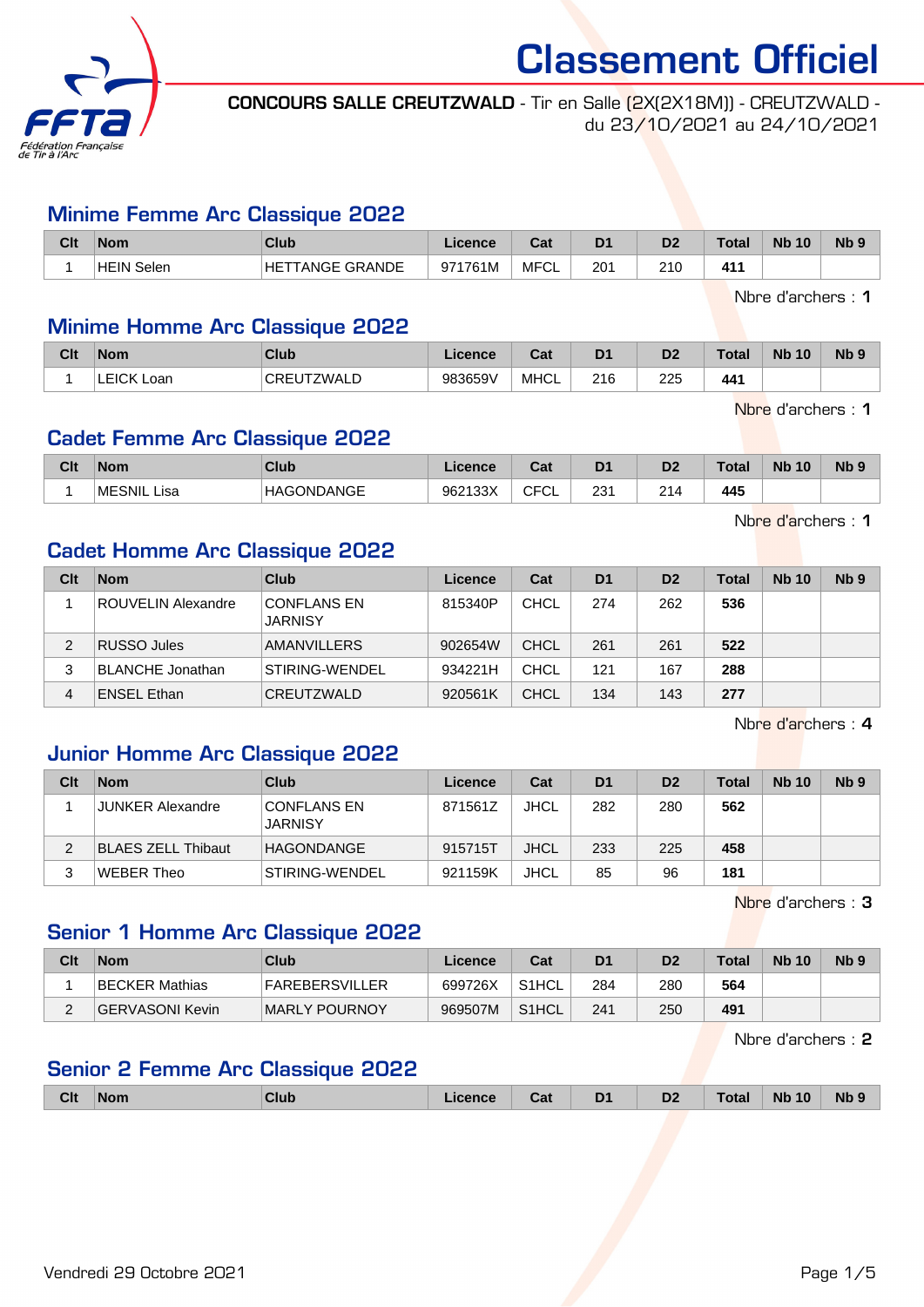

CONCOURS SALLE CREUTZWALD - Tir en Salle (2X(2X18M)) - CREUTZWALD du 23/10/2021 au 24/10/2021

### Senior 2 Femme Arc Classique 2022 (Suite)

| Clt | Nom               | Club                       | Licence | ◠∼<br>⊍aι          | D <sub>1</sub> | D <sub>2</sub> | <b>Total</b> | <b>N<sub>b</sub></b><br>10 | N <sub>b</sub> 9 |
|-----|-------------------|----------------------------|---------|--------------------|----------------|----------------|--------------|----------------------------|------------------|
|     | <b>GIL Rachel</b> | <b>FANGE GRANDE</b><br>HET | 819237A | S <sub>2</sub> FCL | 144            | 216            | 360          |                            |                  |

Nbre d'archers : 1

### Senior 2 Homme Arc Classique 2022

| Clt | <b>Nom</b>             | Club                             | Licence | Cat                | D <sub>1</sub> | D <sub>2</sub> | <b>Total</b> | <b>Nb 10</b> | N <sub>b</sub> <sub>9</sub> |
|-----|------------------------|----------------------------------|---------|--------------------|----------------|----------------|--------------|--------------|-----------------------------|
|     | <b>KARDACZ Patrice</b> | <b>HAYANGE</b>                   | 042418G | S <sub>2</sub> HCL | 273            | 276            | 549          |              |                             |
| 2   | <b>HERLE Jacques</b>   | <b>FOLSCHVILLER</b>              | 608311H | S <sub>2</sub> HCL | 248            | 259            | 507          |              |                             |
| 3   | TRIPODI Jean-Noel      | <b>MONTIGNY LES METZ</b><br>A.C. | 758215X | S <sub>2</sub> HCL | 250            | 238            | 488          |              |                             |
| 4   | <b>THIRIET Franck</b>  | <b>MARLY POURNOY</b>             | 615761F | S <sub>2</sub> HCL | 220            | 226            | 446          |              |                             |
| 5   | <b>CLISSON Laurent</b> | <b>MONTIGNY LES METZ</b><br>A.C. | 619463E | S <sub>2</sub> HCL | 216            | 202            | 418          |              |                             |

Nbre d'archers : 5

## Senior 3 Femme Arc Classique 2022

| Clt | <b>Nom</b>             | Club                                 | Licence | Cat   | D <sub>1</sub> | D <sub>2</sub> | <b>Total</b> | <b>Nb 10</b> | Nb <sub>9</sub> |
|-----|------------------------|--------------------------------------|---------|-------|----------------|----------------|--------------|--------------|-----------------|
|     | DONETTI Nadine         | <b>CONFLANS EN</b><br><b>JARNISY</b> | 422780U | S3FCL | 231            | 222            | 453          |              |                 |
|     | <b>TOURNEUR Yvette</b> | <b>CONFLANS EN</b><br><b>JARNISY</b> | 653098P | S3FCL | 202            | 200            | 402          |              |                 |

Nbre d'archers : 2

## Senior 3 Homme Arc Classique 2022

| Clt            | <b>Nom</b>                  | <b>Club</b>                      | <b>Licence</b> | Cat   | D <sub>1</sub> | D <sub>2</sub> | <b>Total</b> | <b>Nb 10</b> | N <sub>b</sub> <sub>9</sub> |
|----------------|-----------------------------|----------------------------------|----------------|-------|----------------|----------------|--------------|--------------|-----------------------------|
| 1              | <b>MITKO Philippe</b>       | <b>CONFLANS EN</b><br>JARNISY    | 415957C        | S3HCL | 270            | 278            | 548          |              |                             |
| 2              | <b>JERAK Patrick</b>        | CREUTZWALD                       | 396913C        | S3HCL | 276            | 261            | 537          |              |                             |
| 3              | <b>ZEMLJAK Francois</b>     | CREUTZWALD                       | 241454A        | S3HCL | 262            | 254            | 516          |              |                             |
| $\overline{4}$ | <b>GRINEISEN Martial</b>    | <b>HAGONDANGE</b>                | 610930E        | S3HCL | 259            | 256            | 515          |              |                             |
| 5              | VELA-MARTIN Jean            | <b>MARLY POURNOY</b>             | 929672N        | S3HCL | 248            | 251            | 499          |              |                             |
| 6              | <b>SPAETH Richard</b>       | <b>MONTIGNY LES METZ</b><br>A.C. | 952893D        | S3HCL | 243            | 231            | 474          |              |                             |
| $\overline{7}$ | PELLICONE Dominique         | CREUTZWALD                       | 814470U        | S3HCL | 224            | 234            | 458          |              |                             |
| 8              | <b>ULLRICH Manfred</b>      | <b>MARLY POURNOY</b>             | 856817Y        | S3HCL | 240            | 197            | 437          |              |                             |
| 9              | <b>SOMIER Roland</b>        | <b>HAYANGE</b>                   | 720492U        | S3HCL | 196            | 213            | 409          |              |                             |
| 10             | DONETTI Jean-Marie          | <b>CONFLANS EN</b><br>JARNISY    | 422777R        | S3HCL | 191            | 204            | 395          |              |                             |
| 11             | <b>GORIUS Lucien Robert</b> | <b>MONTIGNY LES METZ</b><br>A.C. | 968878D        | S3HCL | 154            | 238            | 392          |              |                             |

Nbre d'archers : 11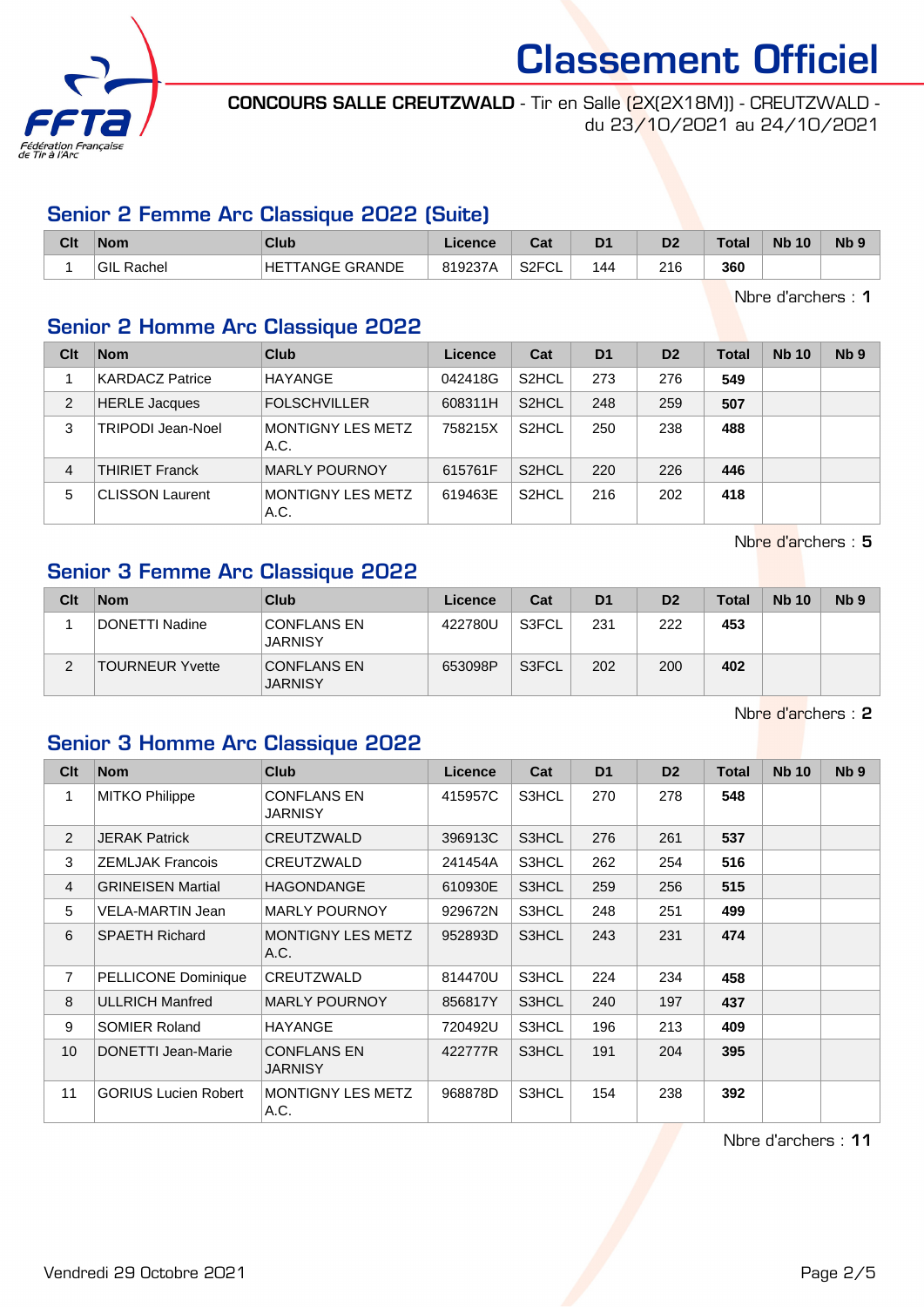

CONCOURS SALLE CREUTZWALD - Tir en Salle (2X(2X18M)) - CREUTZWALD du 23/10/2021 au 24/10/2021

#### Cadet Homme Arc à Poulies 2022

| Clt | <b>Nom</b>                    | Club          | Licence | Cat         | D1  | D <sub>2</sub> | <b>Total</b> | <b>Nb 10</b> | Nb <sub>9</sub> |
|-----|-------------------------------|---------------|---------|-------------|-----|----------------|--------------|--------------|-----------------|
|     | WIESENER Edenn                | MARLY POURNOY | 906597G | <b>CHCO</b> | 266 |                | 539          |              |                 |
|     | GRANDEMANGE Antony CREUTZWALD |               | 887470S | <b>CHCO</b> | 234 | 241            | 475          |              |                 |

Nbre d'archers : 2

#### Senior 1 Femme Arc à Poulies 2022

| Clt | <b>Nom</b>                 | Club                                             | icence  | <b>Date</b><br>⊌a⊧ | D <sub>1</sub> | D <sub>2</sub> | Total | <b>N<sub>b</sub></b><br>10 <sup>°</sup> | $Nb$ ? |
|-----|----------------------------|--------------------------------------------------|---------|--------------------|----------------|----------------|-------|-----------------------------------------|--------|
|     | <b>TOURBIN J</b><br>Celine | <b>POLIRNOY</b><br><b>MARL</b><br>$\sqrt{}$<br>. | 909515D | S1ECM<br>ا ا ب     | 280<br>$\sim$  | 281<br>$\sim$  | 561   |                                         |        |

Nbre d'archers : 1

### Senior 1 Homme Arc a Poulies 2022

| Clt | <b>Nom</b>              | Club                                 | Licence | Cat                | D <sub>1</sub> | D <sub>2</sub> | Total | <b>Nb 10</b> | Nb <sub>9</sub> |
|-----|-------------------------|--------------------------------------|---------|--------------------|----------------|----------------|-------|--------------|-----------------|
|     | <b>TOMBUL Alexis</b>    | <b>HOMBOURG HAUT</b>                 | 630440L | S <sub>1</sub> HCO | 296            | 296            | 592   |              |                 |
| 2   | <b>KOBS Sebastien</b>   | <b>THIONVILLE</b>                    | 829361E | S <sub>1</sub> HCO | 280            | 274            | 554   |              |                 |
|     | <b>ELTER Adrien</b>     | <b>FAULQUEMONT</b>                   | 719861H | S <sub>1</sub> HCO | 275            | 269            | 544   |              |                 |
| 4   | <b>FONTAINE Florian</b> | <b>CONFLANS EN</b><br><b>JARNISY</b> | 787204G | S <sub>1</sub> HCO | 269            | 272            | 541   |              |                 |

Nbre d'archers : 4

## Senior 2 Femme Arc à Poulies 2022

| Clt | <b>Nom</b>          | Club       | ∟icence | <b>Take</b><br>ual | D <sub>1</sub> | D <sub>2</sub> | <b>Total</b> | <b>N<sub>b</sub></b><br>10 | N <sub>b</sub> 9 |
|-----|---------------------|------------|---------|--------------------|----------------|----------------|--------------|----------------------------|------------------|
|     | HOMBOURGER Christel | CREUTZWALD | 622847H | S2FCC<br>ึ∪∪       | 274            | 263            | 537          |                            |                  |

Nbre d'archers : 1

### Senior 2 Homme Arc à Poulies 2022

| Clt            | <b>Nom</b>                   | Club                                 | Licence | Cat                | D <sub>1</sub> | D <sub>2</sub> | <b>Total</b> | <b>Nb 10</b> | N <sub>b</sub> <sub>9</sub> |
|----------------|------------------------------|--------------------------------------|---------|--------------------|----------------|----------------|--------------|--------------|-----------------------------|
|                | MANGEOT Maximilien           | CREUTZWALD                           | 309037K | S <sub>2</sub> HCO | 286            | 285            | 571          |              |                             |
| 2              | <b>BRECKO Philippe</b>       | <b>SARREGUEMINES</b>                 | 288390T | S <sub>2</sub> HCO | 283            | 286            | 569          |              |                             |
| 3              | <b>WIESENER David</b>        | <b>MARLY POURNOY</b>                 | 905409R | S <sub>2</sub> HCO | 285            | 282            | 567          |              |                             |
| $\overline{4}$ | <b>GRANDEMANGE</b><br>Gaetan | CREUTZWALD                           | 893616X | S <sub>2</sub> HCO | 273            | 272            | 545          |              |                             |
| 5              | <b>BASSINOT Benoit</b>       | <b>FOLSCHVILLER</b>                  | 970057K | S <sub>2</sub> HCO | 260            | 272            | 532          |              |                             |
| 6              | FONTAINE Jean<br>FranÇois    | <b>CONFLANS EN</b><br><b>JARNISY</b> | 941850A | S <sub>2</sub> HCO | 264            | 261            | 525          |              |                             |

Nbre d'archers : 6

## Senior 3 Femme Arc à Poulies 2022

| Clt | <b>Nom</b>                | Club              | Licence | ≏~∗<br>ua | D <sub>1</sub> | D <sub>2</sub> | $\tau$ otal | <b>N<sub>b</sub></b><br>10 | <b>N<sub>b</sub></b> |
|-----|---------------------------|-------------------|---------|-----------|----------------|----------------|-------------|----------------------------|----------------------|
|     | <b>BAULER</b><br>Jeannine | <b>HAGONDANGE</b> | 397228V | S3FCO     | 278            | 260            | 538         |                            |                      |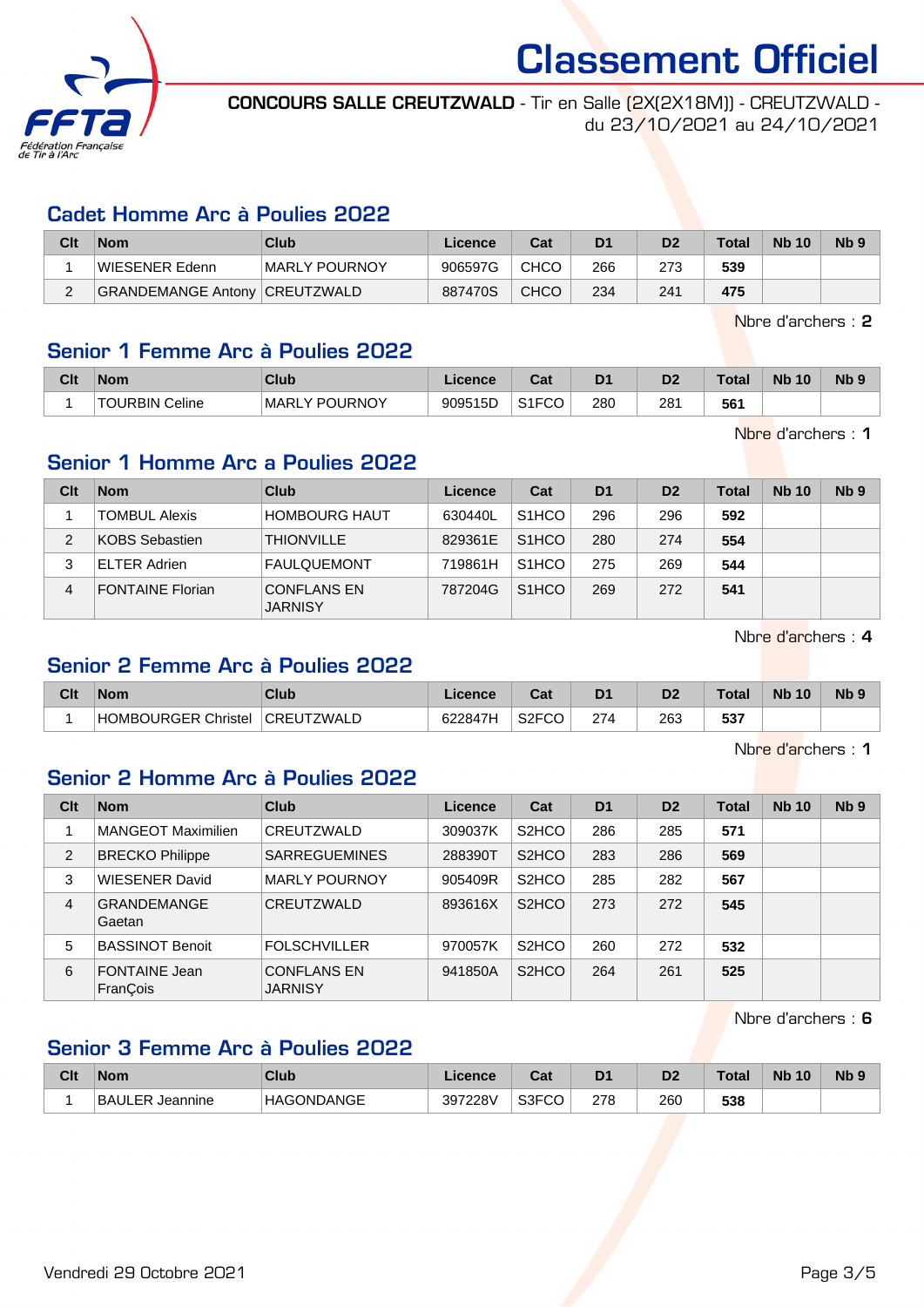

CONCOURS SALLE CREUTZWALD - Tir en Salle (2X(2X18M)) - CREUTZWALD du 23/10/2021 au 24/10/2021

#### Senior 3 Femme Arc à Poulies 2022 (Suite)

| Clt | <b>Nom</b>             | <b>Club</b> | ∟icence∶ | $R_{\rm{min}}$<br>⊌a⊧ | D <sub>1</sub> | D <sub>2</sub> | <b>Total</b> | <b>Nb 10</b> | N <sub>b</sub> 9 |
|-----|------------------------|-------------|----------|-----------------------|----------------|----------------|--------------|--------------|------------------|
| -   | <b>CHALTE Jocelyne</b> | CREUTZWALD  | 622574L  | S3FCO                 | 209            | 248            | 457          |              |                  |

Nbre d'archers : 2

### Senior 3 Homme Arc à Poulies 2022

| Clt            | <b>Nom</b>                | <b>Club</b>               | <b>Licence</b> | Cat   | D <sub>1</sub> | D <sub>2</sub> | Total | <b>Nb 10</b> | Nb <sub>9</sub> |
|----------------|---------------------------|---------------------------|----------------|-------|----------------|----------------|-------|--------------|-----------------|
| 1              | <b>LAURENT Bernard</b>    | HAGONDANGE                | 261736W        | S3HCO | 281            | 278            | 559   | 23           | 32              |
| 2              | <b>JABCON Roland</b>      | <b>FAREBERSVILLER</b>     | 094155T        | S3HCO | 280            | 279            | 559   | 22           | 35              |
| 3              | <b>RUBECK Jean Claude</b> | <b>FAREBERSVILLER</b>     | 378604B        | S3HCO | 281            | 277            | 558   |              |                 |
| $\overline{4}$ | <b>CASPAR Ronald</b>      | <b>FAREBERSVILLER</b>     | 288388R        | S3HCO | 273            | 274            | 547   |              |                 |
| 5              | <b>HAUPERT Andre</b>      | <b>BOUZONVILLE</b>        | 628540W        | S3HCO | 274            | 270            | 544   |              |                 |
| 6              | <b>NEGRE</b> Jacques      | WISSEMBOURG               | 591990T        | S3HCO | 262            | 271            | 533   |              |                 |
| 7              | <b>ERBELDING Patrick</b>  | CREUTZWALD                | 456084U        | S3HCO | 263            | 266            | 529   |              |                 |
| 8              | <b>WANNER Joel</b>        | AMANVILLERS               | 638744M        | S3HCO | 261            | 259            | 520   |              |                 |
| 9              | <b>MORAINVILLE Roland</b> | MONTIGNY LES METZ<br>A.C. | 819563E        | S3HCO | 253            | 255            | 508   |              |                 |
| 10             | ROSCHBACH Andre           | <b>HAGONDANGE</b>         | 417501F        | S3HCO | 209            | 229            | 438   |              |                 |
| 11             | <b>JOSE Laurent</b>       | <b>FAULQUEMONT</b>        | 715959S        | S3HCO | 211            | 184            | 395   |              |                 |
| 12             | DI BONA Armand            | AMANVILLERS               | 845363Y        | S3HCO | 229            | 93             | 322   |              |                 |

Nbre d'archers : 12

## Adultes Femme Bare Bow 2022

| Clt | <b>Nom</b>                 | Club                                 | Licence | Cat                | D <sub>1</sub> | D <sub>2</sub> | Total | <b>Nb 10</b> | N <sub>b</sub> <sub>9</sub> |
|-----|----------------------------|--------------------------------------|---------|--------------------|----------------|----------------|-------|--------------|-----------------------------|
|     | <b>TRITZ</b><br>' Beatrice | <b>CONFLANS EN</b><br><b>JARNISY</b> | 729419X | S <sub>2</sub> FBB | 204            | 182            | 386   |              |                             |

Nbre d'archers : 1

#### Adultes Homme Bare Bow 2022

| Clt | <b>Nom</b>               | Club            | Licence | Cat                            | D <sub>1</sub> | D2  | <b>Total</b> | <b>Nb 10</b> | Nb <sub>9</sub> |
|-----|--------------------------|-----------------|---------|--------------------------------|----------------|-----|--------------|--------------|-----------------|
|     | <b>TARO Jean Bernard</b> | HETTANGE GRANDE | 927923M | S <sub>2</sub> HBB             | 247            | 239 | 486          |              |                 |
|     | <b>GIL Jean-Marc</b>     | HETTANGE GRANDE | 878553Z | S <sub>2</sub> H <sub>BB</sub> | 146            | 167 | 313          |              |                 |

Nbre d'archers : 2

## Autres tirs

## Senior 2 Homme Arc à Poulies 2022

| <b>Tir</b>       | <b>Nom</b>         | Club                | Licence | ◠⌒:<br>uai         | D <sub>1</sub> | D2            | Total          | <b>N<sub>b</sub></b><br>10 | Nb <sub>9</sub> |
|------------------|--------------------|---------------------|---------|--------------------|----------------|---------------|----------------|----------------------------|-----------------|
| Tir <sub>2</sub> | MANGEOT Maximilien | ZWALL<br><b>CRE</b> | 309037K | S <sub>2</sub> HCO | 287<br>$-$     | 290<br>$\sim$ | ---<br>. J I . |                            |                 |

Nbre d'archers : 1